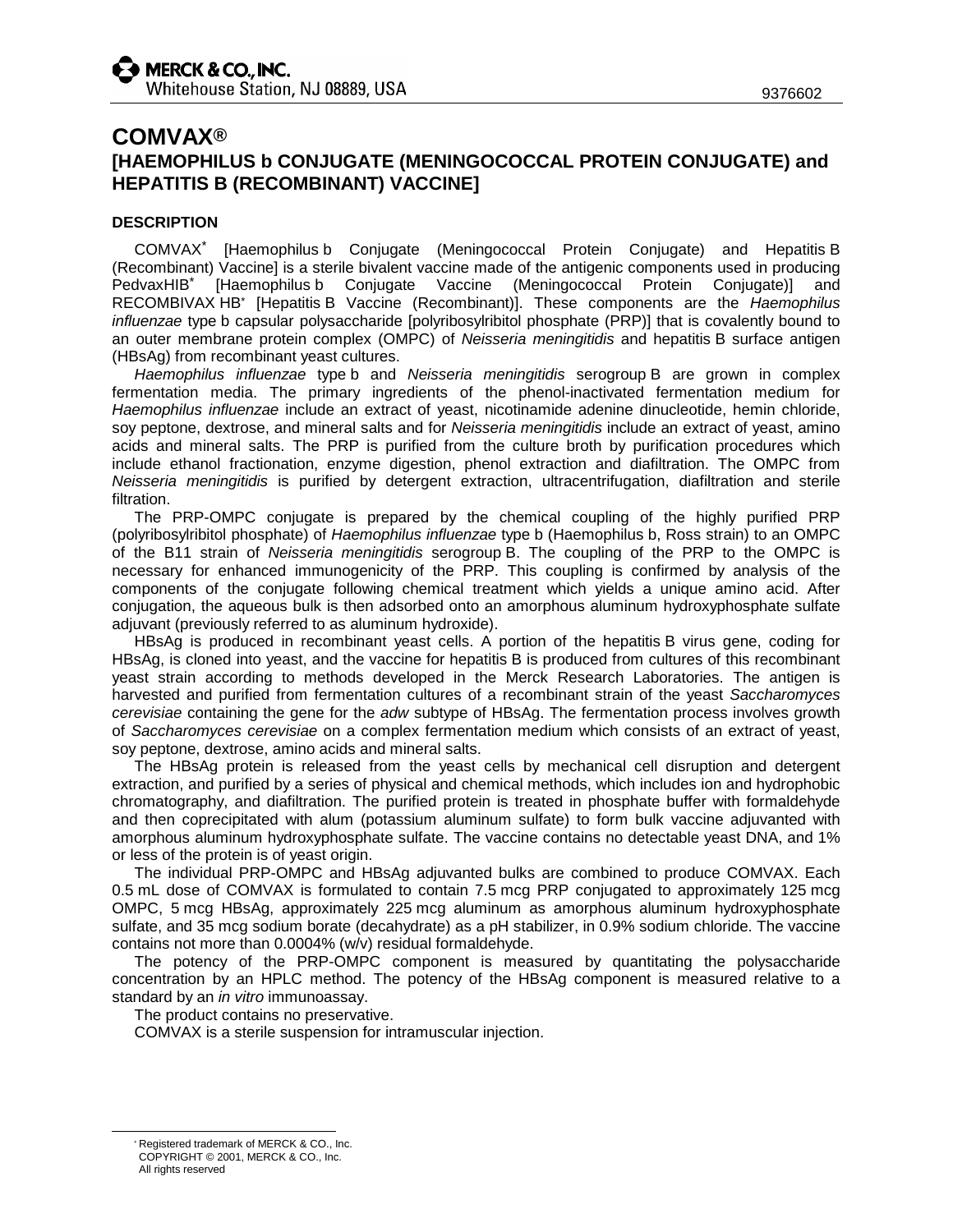# **CLINICAL PHARMACOLOGY**

#### Haemophilus influenzae type b Disease

Prior to the introduction of Haemophilus b conjugate vaccines, Haemophilus influenzae type b (Hib) was the most frequent cause of bacterial meningitis and a leading cause of serious, systemic bacterial disease in young children worldwide.1-4

 Hib disease occurred primarily in children under 5 years of age, and in the United States prior to the initiation of a vaccine program was estimated to account for nearly 20,000 cases of invasive infections annually, approximately 12,000 of which were meningitis. The mortality rate from Hib meningitis is about 5%. In addition, up to 35% of survivors develop neurologic sequelae including seizures, deafness, and mental retardation.5,6 Other invasive diseases caused by this bacterium include cellulitis, epiglottitis, sepsis, pneumonia, septic arthritis, osteomyelitis, and pericarditis.

 Prior to the introduction of the vaccine, it was estimated that 17% of all cases of Hib disease occurred in infants less than 6 months of age. The peak incidence of Hib meningitis occurred between 6 to 11 months of age. Forty-seven percent of all cases occurred by one year of age with the remaining 53% of cases occurring over the next four years.2,20

Among children under 5 years of age, the risk of invasive Hib disease is increased in certain populations including the following:

- Daycare attendees<sup>7,8,9</sup>
- Lower socio-economic groups<sup>10</sup>
- Blacks<sup>11</sup> (especially those who lack the Km(1) immunoglobulin allotype)<sup>12</sup>
- Caucasians who lack the G2m(23) immunoglobulin allotype<sup>13</sup>
- Native Americans<sup>14-16</sup>
- Household contacts of cases<sup>17</sup>

• Individuals with asplenia, sickle cell disease, or antibody deficiency syndromes.<sup>18,19</sup>

Prevention of Hib Disease with Vaccine

An important virulence factor of the Hib bacterium is its polysaccharide capsule (PRP). Antibody to PRP (anti-PRP) has been shown to correlate with protection against Hib disease.<sup>3,21</sup> While the anti-PRP level associated with protection using conjugated vaccines has not yet been determined, the level of anti-PRP associated with protection in studies using bacterial polysaccharide immune globulin or nonconjugated PRP vaccines ranged from ≥0.15 to ≥1.0 mcg/mL.<sup>22-28</sup>

Nonconjugated PRP vaccines are capable of stimulating B-lymphocytes to produce antibody without the help of T-lymphocytes (T-independent). The responses to many other antigens are augmented by helper T-lymphocytes (T-dependent). PedvaxHIB is a PRP-conjugate vaccine in which the PRP is covalently bound to the OMPC carrier29 producing an antigen which is postulated to convert the T-independent antigen (PRP alone) into a T-dependent antigen resulting in both an enhanced antibody response and immunologic memory.

Clinical Trials with PedvaxHIB

The protective efficacy of the PRP-OMPC component of COMVAX was demonstrated in a randomized, double-blind, placebo-controlled study involving 3486 Native American (Navajo) infants (The Protective Efficacy Study) who completed the primary two-dose regimen for lyophilized PedvaxHIB. This population has a much higher incidence of Hib disease than the United States population as a whole and also has a lower antibody response to Haemophilus b conjugate vaccines, including PedvaxHIB.14-16,30,31

 Haemophilus b PRP) with the first dose administered at a mean of 8 weeks of age and the second concomitantly. In a subset of 416 subjects, lyophilized PedvaxHIB (15 mcg Haemophilus b PRP) induced Each infant in this study received two doses of either placebo or lyophilized PedvaxHIB (15 mcg administered approximately two months later; DTP (Diphtheria and Tetanus Toxoids and whole cell Pertussis Vaccine, Adsorbed) and OPV (Poliovirus Vaccine Live Oral Trivalent) were administered anti-PRP levels >0.15 mcg/mL in 88% and >1.0 mcg/mL in 52% with a geometric mean titer (GMT) of 0.95 mcg/mL one to three months after the first dose; the corresponding anti-PRP levels one to three months following the second dose were 91% and 60%, respectively, with a GMT of 1.43 mcg/mL. These antibody responses were associated with a high level of protection.

 Most subjects were initially followed until 15 to 18 months of age. During this time, 22 cases of invasive Hib disease occurred in the placebo group (8 cases after the first dose and 14 cases after the second dose) and only 1 case in the vaccine group (none after the first dose and 1 after the second dose).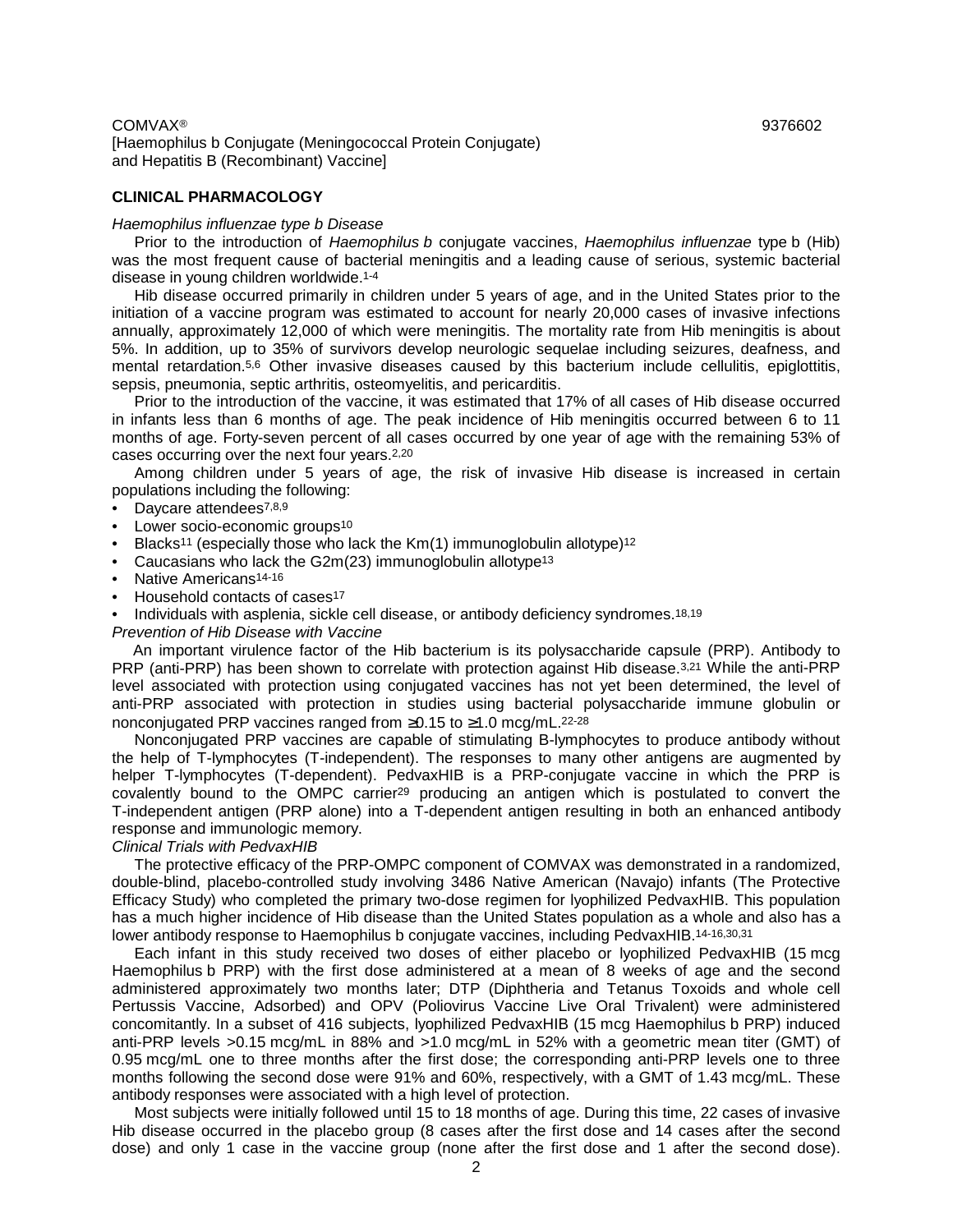[Haemophilus b Conjugate (Meningococcal Protein Conjugate) and Hepatitis B (Recombinant) Vaccine]

 second doses, the difference in number of cases of disease between placebo and vaccine recipients (8 vs 0 cases, respectively) was statistically significant (p=0.008). At termination of the study, placebo recipients were offered vaccine. All original participants were then followed two years and nine months from had received only 1 dose of vaccine). No cases of invasive Hib disease were observed in placebo recipients after they received at least one dose of vaccine. Efficacy for this follow-up period, estimated (95 C.I., 23.5-100%) in children over 18 months of age.31 Thus, in this study, a protective efficacy of 93% Following the primary two-dose regimen, the protective efficacy of lyophilized PedvaxHIB was calculated to be 93% with a 95% confidence interval (C.I.) of 57-98%. In the two months between the first and termination of the study. During this extended follow-up, invasive Hib disease occurred in an additional 7 of the original placebo recipients prior to receiving vaccine and in 1 of the original vaccine recipients (who from person-days at risk, was 96.6% (95 C.I., 72.2-99.9%) in children under 18 months of age and 100% was achieved with an anti-PRP level of >1.0 mcg/mL in 60% of vaccinees and a GMT of 1.43 mcg/mL one to three months after the second dose.

#### Hepatitis B Disease

 Hepatitis B virus is an important cause of viral hepatitis. According to the Centers for Disease Control States.<sup>32</sup> There is no specific treatment for this disease. The incubation period for hepatitis B is relatively long; six weeks to six months may elapse between exposure and the onset of clinical symptoms. The (1) Age — infants and younger children usually experience milder initial disease than older persons but are much more likely to remain persistently infected and become at risk of developing serious chronic liver (CDC), there are an estimated 200,000-300,000 new cases of Hepatitis B infection annually in the United prognosis following infection with hepatitis B virus is variable and dependent on at least three factors: disease; (2) Dose of virus — the higher the dose, the more likely acute icteric hepatitis B will result; and, (3) Severity of associated underlying disease — underlying malignancy or pre-existing hepatic disease predisposes to increased mortality and morbidity.34

 Hepatitis B infection fails to resolve and progresses to a chronic carrier state in 5 to 10% of older children and adults and in up to 90% of infants; chronic infection also occurs more frequently after initial anicteric hepatitis B than after initial icteric disease.34 Consequently, carriers of HBsAg frequently give no history of having had recognized acute hepatitis. It has been estimated that more than 285 million people in the world today are persistently infected with hepatitis B virus.35 The CDC estimates that there are approximately 1 million-1.25 million chronic carriers of hepatitis B virus in the USA.32 Chronic carriers represent the largest human reservoir of hepatitis B virus.

 A serious complication of acute hepatitis B virus infection is massive hepatic necrosis while sequelae of chronic hepatitis B include cirrhosis of the liver, chronic active hepatitis, and hepatocellular carcinoma. Chronic carriers of HBsAg appear to be at increased risk of developing hepatocellular carcinoma. Although a number of etiologic factors are associated with development of hepatocellular carcinoma, the single most important etiologic factor appears to be chronic infection with hepatitis B virus.<sup>36</sup> According to the CDC, hepatitis B vaccine is recognized as the first anti-cancer vaccine because it can prevent primary liver cancer.<sup>67</sup>

 The vehicles for transmission of the virus are most often blood and blood products but the viral antigen has also been found in tears, saliva, breast milk, urine, semen, and vaginal secretions. Hepatitis B virus is virus. Infection may occur when hepatitis B virus, transmitted by infected body fluids, is implanted via Transmission of hepatitis B virus infection is often associated with close interpersonal contact with an capable of surviving for days on environmental surfaces exposed to body fluids containing hepatitis B mucous surfaces or percutaneously introduced through accidental or deliberate breaks in the skin. infected individual and with crowded living conditions.37

# Prevention of Hepatitis B Disease with Vaccine

Hepatitis B infection and disease can be prevented through immunization with vaccines that contain viral surface antigen (HBsAg) and induce formation of protective antibody (anti-HBs).38-39

 (SRU or S/N) as determined by radioimmunoassay or 2) a positive result as determined by enzyme international group of hepatitis B experts consider an anti-HBs titer ≥10 mIU/mL an adequate response to Multiple clinical studies have defined a protective level of anti-HBs as 1) 10 or more sample ratio units immunoassay.40-46 Note: 10 SRU is comparable to 10 mIU/mL of antibody.36 The ACIP and an a complete course of hepatitis B vaccine and protective against clinically significant infection (antigenemia with or without clinical disease).36,46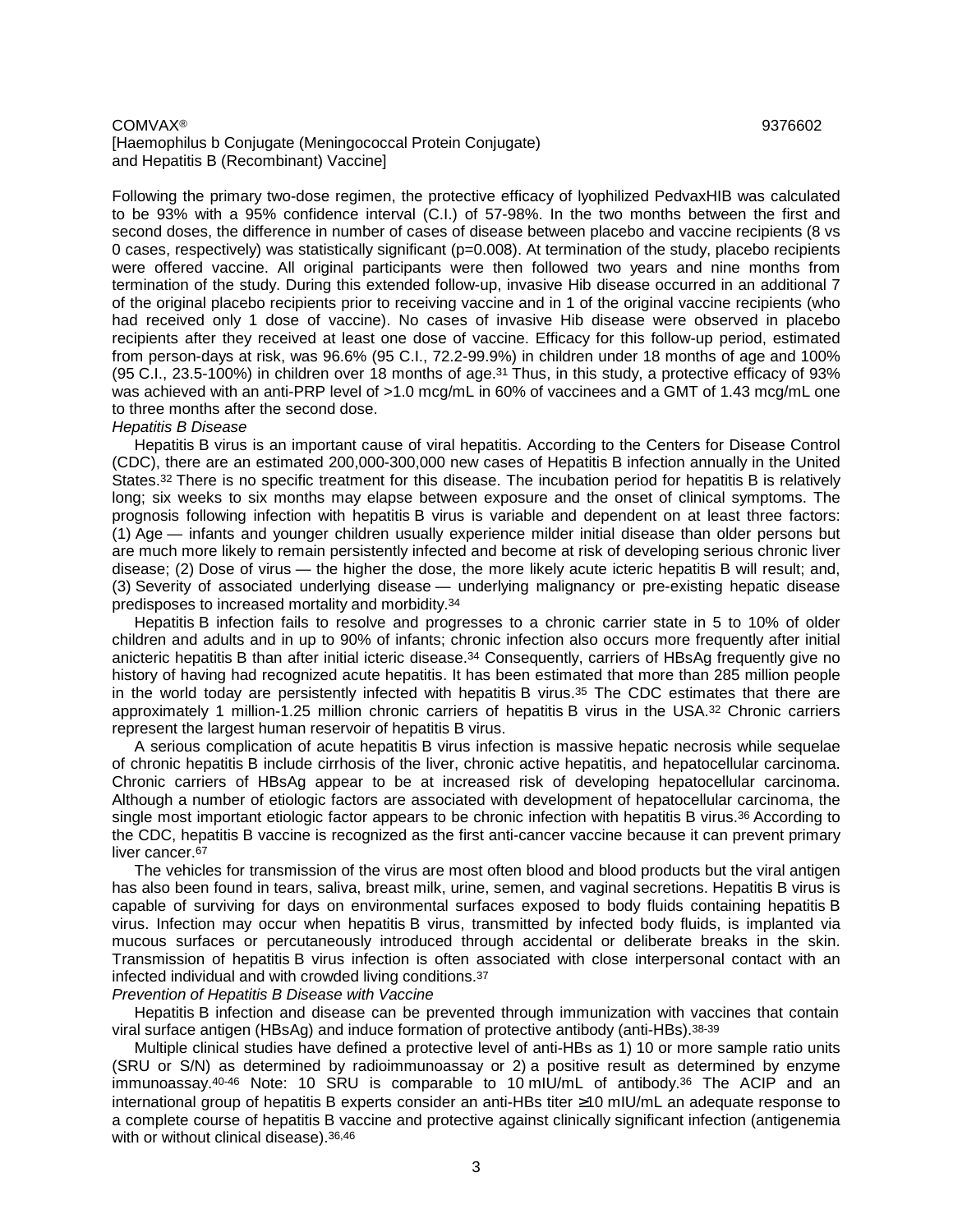# Clinical Trials with RECOMBIVAX HB

In clinical studies, 100% of 92 infants under 1 year of age born of non-carrier mothers developed a protective level of antibody (anti-HBs ≥10 mIU/mL) after receiving three 5-mcg doses of RECOMBIVAX HB at intervals of 0, 1, and 6 months.31

 RECOMBIVAX HB, protective levels of antibody were achieved in 98% of 52 healthy infants vaccinated at In one clinical study of RECOMBIVAX HB (2.5 mcg), which examined a different regimen of 2, 4, and 12 months of age. Protective anti-HBs levels were achieved in 100% of 50 infants vaccinated at 2, 4, and 15 months of age.47

 estimated efficacy in prevention of chronic hepatitis B infection was 95% as compared to the infection rate The protective efficacy of three 5-mcg doses of RECOMBIVAX HB, given at birth (with Hepatitis B Immune Globulin), 1, and 6 months of age, has been demonstrated in neonates born of mothers positive for both HBsAg and HBeAg (a core-associated antigenic complex which correlates with high infectivity). In this trial, after nine months of follow-up, chronic infection had not occurred in 96% of 130 infants.<sup>48</sup> The in untreated historical controls.49

## Immunogenicity of COMVAX

 uncontrolled studies (n=852). In the first, a complete three-dose series of COMVAX was administered concurrently with other routine pediatric vaccines. In the second, COMVAX was administered as the third dose of Haemophilus b PRP and HBsAg concurrently with routine pediatric vaccines. COMVAX was also The immunogenicity of COMVAX (7.5 mcg Haemophilus b PRP, 5 mcg HBsAg) was assessed in 1602 infants and children 6 weeks to 15 months of age in 5 clinical studies. In 2 controlled clinical trials (n=684), the immune response of COMVAX was compared with that obtained using the monovalent vaccines, PedvaxHIB (7.5 mcg Haemophilus b PRP) and RECOMBIVAX HB (5 mcg HBsAg) given at separate sites, either concurrently or one month apart. The immunogenicity of COMVAX was further assessed in 2 administered as the control arm in the evaluation of an investigational vaccine (n=66).

 These studies demonstrate COMVAX to be highly immunogenic. The antibody responses are summarized below.

Antibody Responses to COMVAX in Infants Not Previously Vaccinated with Hib or Hepatitis B Vaccine

 months of age, who had not previously received any Hib or hepatitis B vaccine, were assigned to receive a anti-PRP (percent with >1.0 mcg/mL after the second dose, n=762) and anti-HBs (percent with ≥10 mIU/mL after the third dose, n=750) were similar in children given COMVAX or concurrent PedvaxHIB In the pivotal, controlled, multicenter, randomized, open-label study, 882 infants approximately 2 three-dose regimen of either COMVAX or PedvaxHIB plus RECOMBIVAX HB at approximately 2, 4, and 12-15 months of age. The proportions of evaluable vaccinees developing clinically important levels of and RECOMBIVAX HB (Table 1).

 infants in a previous study of lyophilized PedvaxHIB (60% >1.0 mcg/mL; GMT=1.43 mcg/mL) that was The anti-PRP response after the second dose among infants given COMVAX in this study was 72.4%  $(C.I. 68.7, 76.0) >1.0$  mcg/mL with a GMT=2.5 mcg/mL  $(C.I. 2.2, 2.8)$  and was comparable to that of infants given the PedvaxHIB and RECOMBIVAX HB controls which was 76.3% (C.I. 70.2, 82.5) with a GMT=2.8 mcg/mL (C.I. 2.2, 3.5). These responses exceed the response of Native American (Navajo) associated with a 93% reduction in the incidence of invasive Hib disease. The efficacy of COMVAX in the prevention of invasive Hib disease is expected to be similar to that obtained with monovalent lyophilized PedvaxHIB in the Protective Efficacy Trial (see CLINICAL PHARMACOLOGY, Clinical Trials with PedvaxHIB).

 100.0) with a GMT of 6943.9 (C.I. 5555.9, 8678.7) among infants given COMVAX or concurrent The anti-HBs response after the third dose among infants given COMVAX in this study was 98.4% ≥10 mIU/mL (C.I. 97.0, 99.3) with a GMT of 4467.5 (C.I. 3786.3, 5271.3) compared to 100.0% (C.I. 97.9, PedvaxHIB and RECOMBIVAX HB.

 Although the difference in anti-HBs GMT is statistically significant (p=0.011), both values are much greater than the level of 10 mIU/mL previously established as marking a protective response to hepatitis B.42,44-46,51,52 These GMTs are higher than those observed in young infants who received the currently licensed regimen of RECOMBIVAX HB consisting of 5-mcg doses administered on the standard 0, 1, and 6-month schedule (GMT  $\sim$  1359.9 mIU/mL).<sup>53-55</sup> In addition, two studies have shown that infants given 2.5-mcg doses of RECOMBIVAX HB according to the schedule used for COMVAX (2, 4, and 12-15 months of age) developed GMTs of 1245-3424 mIU/mL.47,64 While a difference in GMT may result in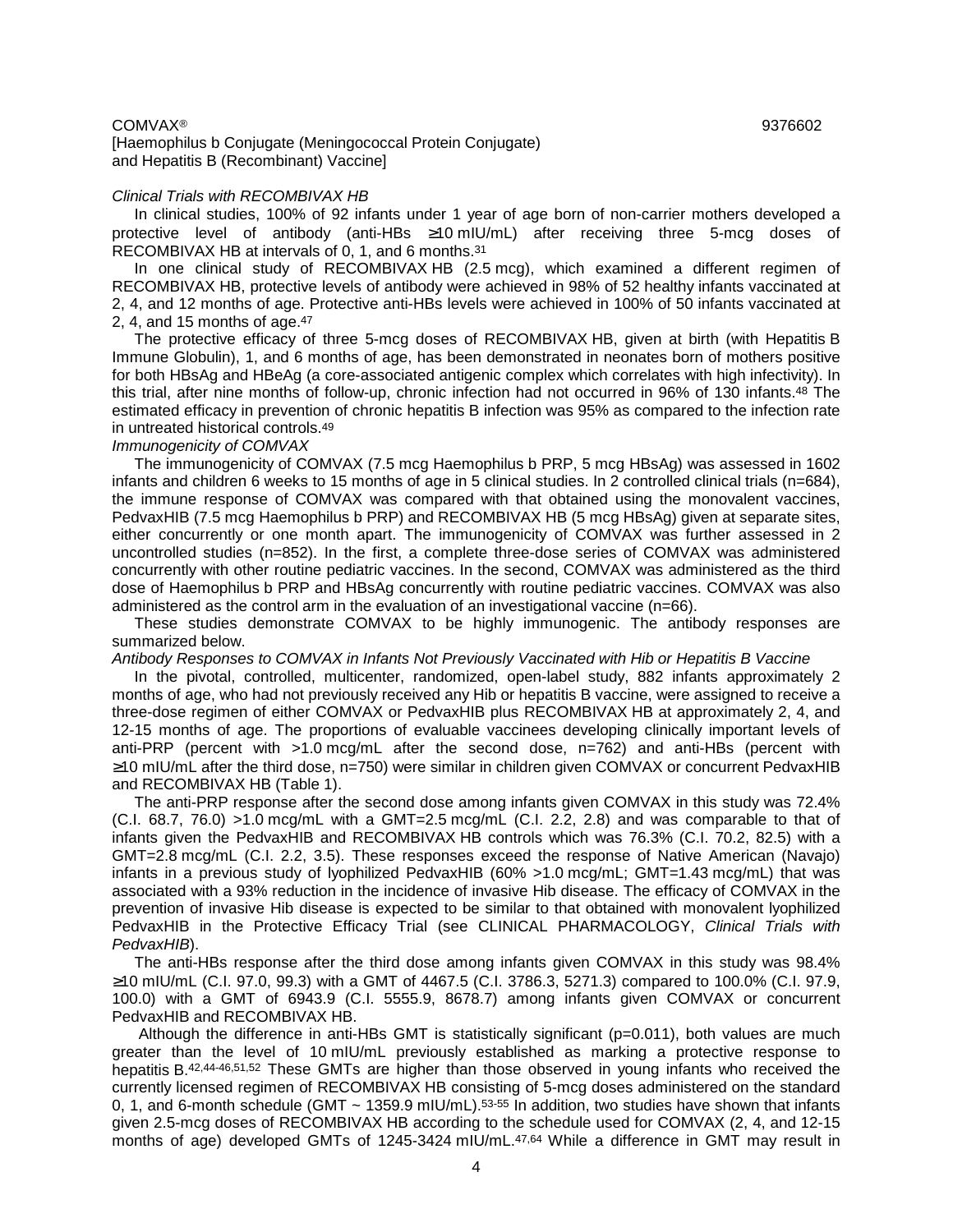differential retention of ≥10 mIU/mL of anti-HBs after a number of years, this is of no apparent clinical significance because of immunologic memory.56,57

Because the HBsAg component of COMVAX induces a comparable anti-HBs response to that obtained with RECOMBIVAX HB, the efficacy of COMVAX is expected to be similar (Table 1).

| Table 1                                                                                                                         |  |
|---------------------------------------------------------------------------------------------------------------------------------|--|
| Antibody Responses to COMVAX, PedvaxHIB, and RECOMBIVAX HB in Infants Not Previously Vaccinated with Hib or Hepatitis B Vaccine |  |

|                                                    |                 |                     |     |      | Anti-PRP                                        | Anti-PRP               |     | Anti-HBs                   | Anti-HBs               |
|----------------------------------------------------|-----------------|---------------------|-----|------|-------------------------------------------------|------------------------|-----|----------------------------|------------------------|
| Vaccine                                            | Age<br>(months) | Time                | n   |      | % Subjects with<br>$>0.15$ mcg/mL $>1.0$ mcg/mL | <b>GMT</b><br>(mcg/mL) | n   | % Subjects<br>$>10$ mIU/mL | <b>GMT</b><br>(mIU/mL) |
| <b>COMVAX</b>                                      |                 | Prevaccination      | 633 | 34.4 | 4.7                                             | 0.1                    | 603 | 10.6                       | 0.6                    |
| (7.5 mcg PRP,                                      | 2               | Dose 1              | 620 | 88.9 | 51.5                                            | 1.0                    | 595 | 34.3                       | 4.2                    |
| 5 mcg HBsAq)                                       | 4               | Dose 2 <sup>*</sup> | 576 | 94.8 | $72.4***$                                       | $2.5***$               | 571 | 92.1                       | 113.9                  |
| $IN = 6611$                                        | 12/15           | Dose 3"             | 570 | 99.3 | 92.6                                            | 9.5                    | 571 | 98.4                       | 4467.5***              |
| PedvaxHIB                                          |                 | Prevaccination      | 208 | 33.7 | 5.8                                             | 0.1                    | 196 | 7.1                        | 0.5                    |
| $(7.5 \text{ m})$ PRP $)$                          | 2               | Dose 1              | 202 | 90.1 | 53.5                                            | 1.1                    | 198 | 41.9                       | 5.3                    |
|                                                    | 4               | Dose 2 <sup>*</sup> | 186 | 95.2 | 76.3***                                         | $2.8***$               | 185 | 98.4***                    | 255.7                  |
| <b>RECOMBIVAX HB</b><br>(5 mcg HBsAg)<br>$FN$ $O2$ | 12/15           | Dose 3"             | 181 | 98.9 | 92.3                                            | 10.2                   | 179 | $100.0***$                 | 6943.9***              |

[N=221]

\* Postvaccination responses were determined approximately two months after doses 1 and 2. \*\* Postvaccination responses were determined approximately one month after administration of dose 3.

More than three-quarters of the infants in the study received DTP and OPV concomitantly with the first two doses of COMVAX or PedvaxHIB plus RECOMBIVAX HB, and approximately one-third received M-M-R\* II (Measles, Mumps, and Rubella Virus Vaccine Live) with the third dose of these vaccines at 12 or 15 months of age.

\*\*\* C.I.'s of comparisons:

Dose 2 Anti-PRP: 95% C.I. on difference in % >1.0 mcg/mL (-11.2, 3.1); 95% C.I. on ratio of GMT (0.69, 1.17)

Dose 3 Anti-HBs: 95% C.I. on difference in % ≥10 mIU/mL (-2.9, -0.6); 95% C.I. on ratio of GMT (0.49, 0.91)

#### Antibody Responses to COMVAX in Infants Previously Vaccinated with Hepatitis B Vaccine at Birth

 infants who were previously given a birth dose of hepatitis B vaccine. Table 2 summarizes the anti-PRP and anti-HBs responses of these infants. The antibody responses were clinically comparable to those Two clinical studies assessed antibody responses to a three-dose series of COMVAX in 128 evaluable observed in the pivotal trial of COMVAX (Table 1).

| Study     | Age<br>(months)<br>at Vaccination | Time           | n<br>119 |      | Anti-PRP<br>% Subjects with<br>$>0.15$ mcg/mL $>1.0$ mcg/mL | Anti-PRP<br><b>GMT</b><br>(mcg/mL) | n<br>71 | Anti-HBs<br>% Subjects<br>$>10$ mlU/mL<br>25.4 | Anti-HBs<br><b>GMT</b><br>(mIU/mL)<br>2.9 |
|-----------|-----------------------------------|----------------|----------|------|-------------------------------------------------------------|------------------------------------|---------|------------------------------------------------|-------------------------------------------|
|           |                                   | Prevaccination |          | 24.4 | 5.9                                                         | 0.1                                |         |                                                |                                           |
| Study 1   |                                   | Dose 1         |          |      | <b>Not Measured</b>                                         |                                    |         |                                                |                                           |
| $[N=126]$ |                                   | Dose $2^*$     | 111      | 94.6 | 81.1                                                        | 3.3                                | 111     | 98.2                                           | 417.2                                     |
|           | 14/15                             | Dose $3^*$     | 88       | 100  | 93.2                                                        | 11.0                               | 87      | 98.9                                           | 3500.7                                    |
|           |                                   | Prevaccination | 17       | 58.8 | $\Omega$                                                    | 0.2                                | 15      | 6.7                                            | 0.7                                       |
| Study 2   | 2                                 | Dose $1**$     | 17       | 88.2 | 47.1                                                        | 0.9                                | 16      | 81.3                                           | 35.2                                      |
| $[N=19]$  | 4                                 | Dose $2**$     | 17       | 100  | 76.5                                                        | 2.8                                | 16      | 100                                            | 281.8                                     |
|           | 15                                | Dose $3**$     | 15       | 100  | 100                                                         | 8.5                                | 16      | 100                                            | 3913.4                                    |

Table 2 Antibody Responses to COMVAX in Infants Previously Vaccinated with Hepatitis B Vaccine at Birth

\* Postvaccination responses were determined approximately 2 months after dose 2 and 1 month after dose 3.<br>\*\* Postvaccination responses were determined approximately 2 months after doses 1, 2, and 3.

Infants in these studies received DTP and OPV or eIPV (enhanced inactivated poliovirus vaccine) concomitantly with the first two doses of COMVAX, while the third dose of COMVAX was given concomitantly with DTaP (diphtheria and tetanus and acellular pertussis), OPV, and M-M-R\* II at 14-15 months of age (Study 1) or with just M-M-R\* II at 15 months of age (Study 2).

### Interchangeability of COMVAX and Licensed Haemophilus b Conjugate Vaccines or Recombinant Hepatitis B Vaccines

 >1 mcg/mL with a GMT of 14.9 mcg/mL (95% C.I. 13.7, 16.3) in response to a dose of COMVAX at 12-15 Among 58 children previously given a primary course of PedvaxHIB, 90% (95% C.I. 78.8%, 96.1%) developed an anti-PRP response >1 mcg/mL with a GMT of 9.6 mcg/mL (95% C.I. 6.6, 14.1) in response to a dose of COMVAX at 12-15 months of age. Among 683 children previously given a primary course of another HIB or HIB-containing vaccine, 99% (95% C.I. 97.9%, 99.6%) developed an anti-PRP response months of age.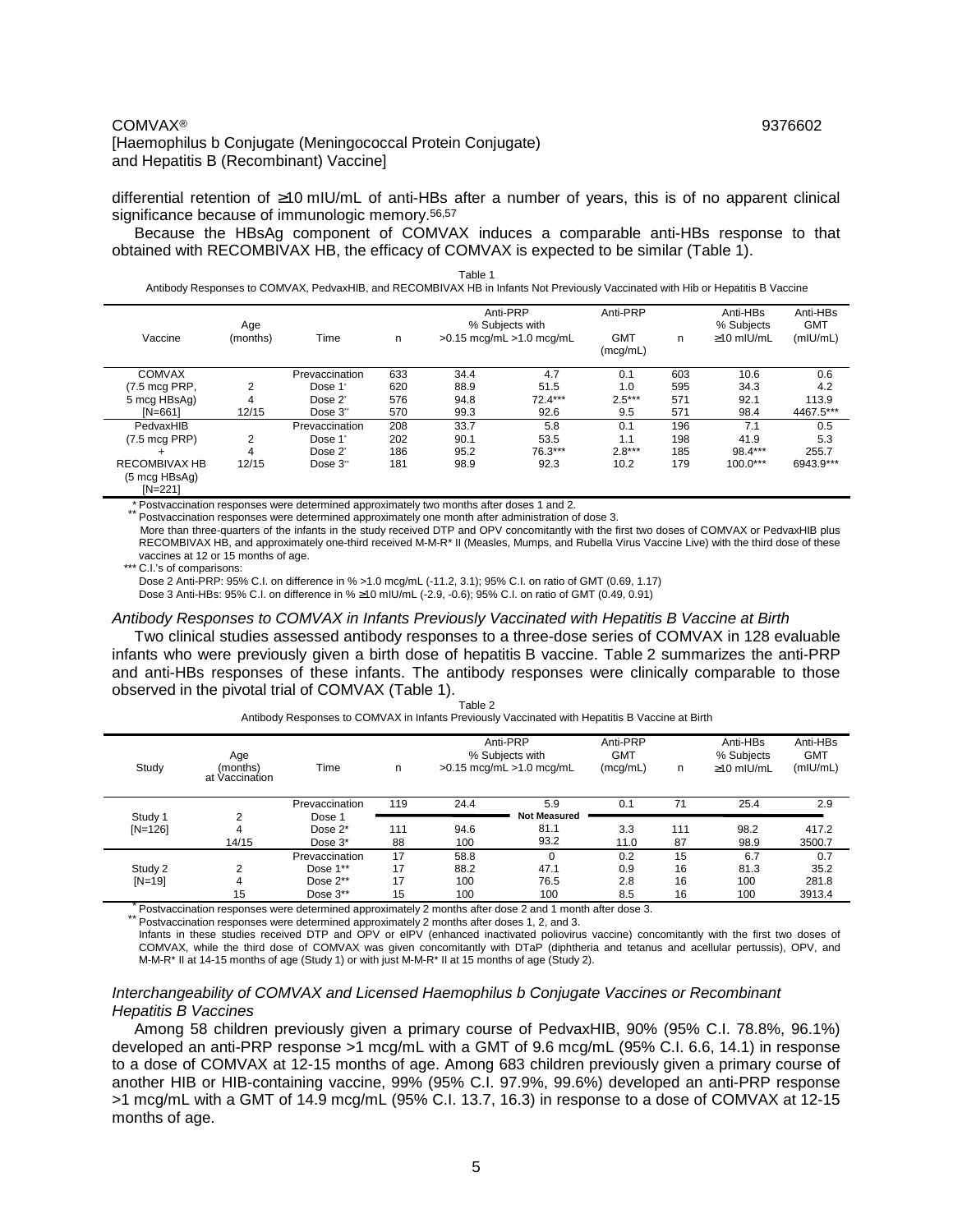[Haemophilus b Conjugate (Meningococcal Protein Conjugate) and Hepatitis B (Recombinant) Vaccine]

In another study, COMVAX was administered either concomitantly or six weeks after vaccination with M-M-R\* II and VARIVAX\* (Varicella Virus Vaccine Live, Oka/Merck). Among 149 children who previously received 2 doses of monovalent Hepatitis B vaccine, 100% (95% C.I. 97.6%, 100.0%) developed an anti-HBs response ≥10 mIU/mL with a GMT of 2194.6 mIU/mL (95% C.I. 1667.8, 2887.8) in response to a dose of COMVAX at 12-15 months of age.

# Antibody Responses to COMVAX and Concurrently Administered Vaccines

Immunogenicity results from open-labeled studies indicate that COMVAX can be administered concomitantly with DTP, DTaP, OPV, IPV (inactivated poliomyelitis vaccine), M-M-R II, and VARIVAX using separate sites and syringes for injectable vaccines.

# DTP and DTaP

 After a primary series of DTP (2, 4, 6 months of age) given concomitantly with COMVAX (2 and 4 months of age), 98.2% of 57 infants developed a 4-fold rise in antibody to diphtheria, 100% of 57 infants trial, after 2 doses of COMVAX, 79.0% of 62 infants developed anti-PRP >1.0 mcg/mL and after 3 doses developed a 4-fold rise in antibody to tetanus, and 89.5% to 96.5% of 57 infants developed a 4-fold rise in antibody to pertussis antigens, depending on the assay used and adjusted for maternal antibody. In this (2, 4, and 15 months of age), 100% of 59 infants developed ≥10 mIU/mL of anti-HBs.

After a primary series of DTaP and COMVAX given concomitantly at 2, 4, and 6 months of age, 100% of 18 infants had ≥0.01 antitoxin units/mL to diphtheria and tetanus and 94.4% to 100% of 18 infants developed a ≥4-fold rise in antibody to pertussis antigens, depending on the assay used and adjusted for maternal antibody. In this trial, after 2 doses of COMVAX, 85.7% of 63 infants developed anti-PRP >1.0 mcg/mL and after 3 doses administered on the compressed schedule of 2, 4, and 6 months of age, 92.9% of 56 infants developed ≥10 mIU/mL of anti-HBs.

#### OPV and IPV

 After a primary series of OPV (2, 4, 6 months of age) given concomitantly with COMVAX (2 and 4 months of age), 98.3% of 60 infants had neutralizing antibody ≥1:4 to poliovirus type 1, 100% of 57 infants had neutralizing antibody ≥1:4 to poliovirus type 2 and 98.1% of 53 infants had neutralizing antibody ≥1:4 to poliovirus type 3. In this trial, after 2 doses of COMVAX, 79.0% of 62 infants developed anti-PRP >1.0 mcg/mL and after 3 doses, 100% of 59 infants developed ≥10 mIU/mL of anti-HBs.

 After a primary series of IPV and COMVAX given concomitantly at 2, 4, and 6 months of age, 100% of 38 infants had neutralizing antibody ≥1:4 to poliovirus types 1, 2, and 3. In this trial, after 2 doses of compressed schedule of 2, 4, and 6 months of age, 92.9% of 56 infants developed ≥10 mIU/mL of COMVAX, 85.7% of 63 infants developed anti-PRP >1.0 mcg/mL and after 3 doses administered on the anti-HBs.

#### M-M-R II and VARIVAX

After concomitant vaccination of M-M-R II and VARIVAX with COMVAX (12 to 15 months of age), 99.4% of 313 children developed antibody to measles, 99.2% of 354 children developed antibody to mumps, 100% of 358 children developed antibody to rubella and 100% of 276 children developed antibody to varicella. In this trial, infants received the primary series of Hib vaccine and the first two doses of Hepatitis B vaccine in the first year of life. After the dose of COMVAX, 97.8% of 368 infants developed >1.0 mcg/mL of anti-PRP and 99.2% developed ≥10 mIU/mL of anti-HBs.

#### **INDICATIONS AND USAGE**

COMVAX is indicated for vaccination against invasive disease caused by Haemophilus influenzae type b and against infection caused by all known subtypes of hepatitis B virus in infants 6 weeks to 15 months of age born of HBsAg negative mothers.

Infants born to HBsAg positive mothers should receive Hepatitis B Immune Globulin and Hepatitis B Vaccine (Recombinant) at birth and should complete the hepatitis B vaccination series given according to a particular schedule (see manufacturer's circular for Hepatitis B Vaccine [Recombinant]).

Infants born to mothers of unknown HBsAg status should receive Hepatitis B Vaccine (Recombinant) at birth and should complete the hepatitis B vaccination series given according to a particular schedule (see manufacturer's circular for Hepatitis B Vaccine [Recombinant]).

Vaccination with COMVAX should ideally begin at approximately 2 months of age or as soon thereafter as possible. In order to complete the three-dose regimen of COMVAX, vaccination should be initiated no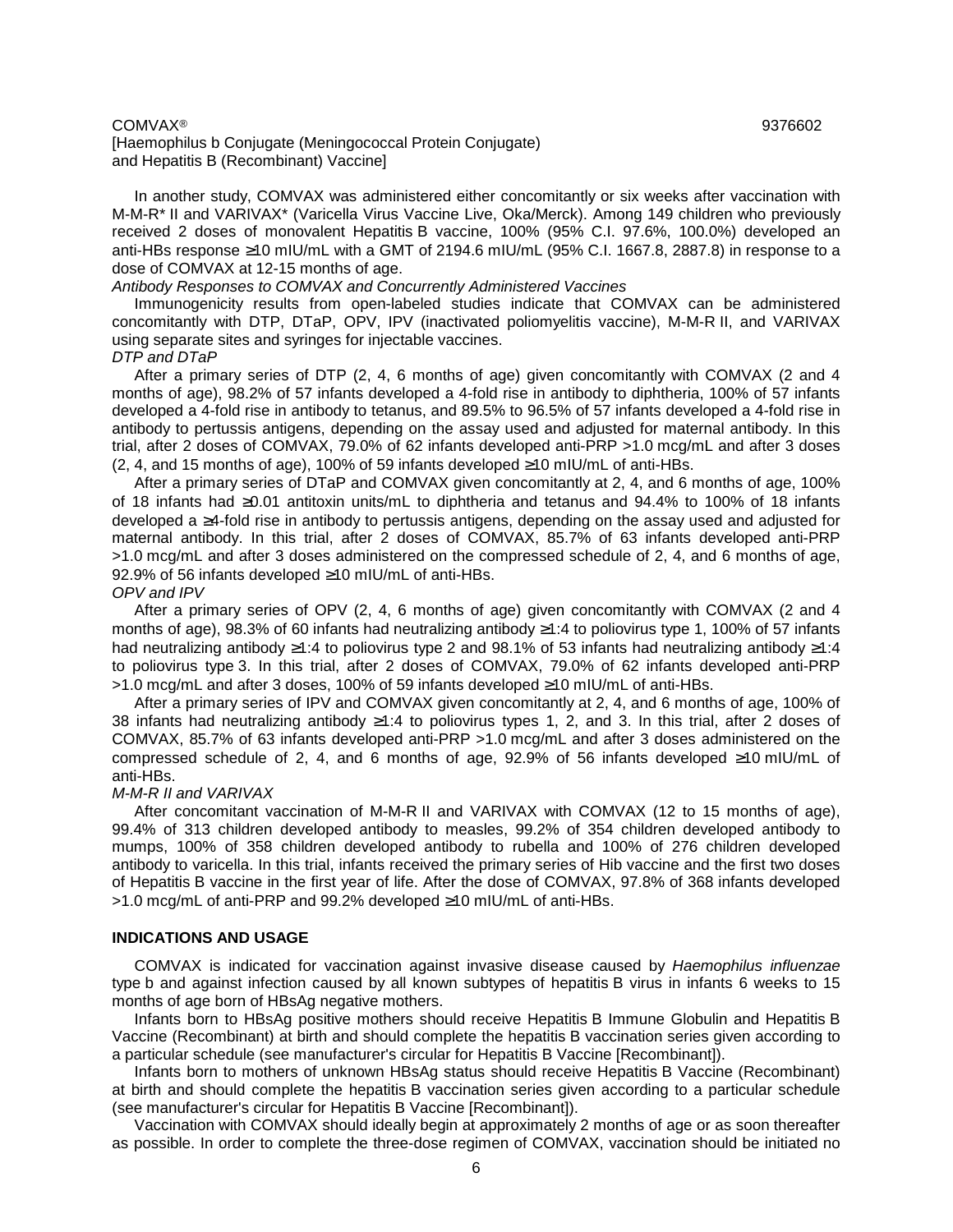[Haemophilus b Conjugate (Meningococcal Protein Conjugate) and Hepatitis B (Recombinant) Vaccine]

 PedvaxHIB, COMVAX) is not initiated until 11 months of age do not require three doses of PRP-OMPC; hepatitis B, regardless of age. For infants and children not vaccinated according to the recommended later than 10 months of age. Infants in whom vaccination with a PRP-OMPC-containing product (i.e., however, three doses of an HBsAg-containing product are required for complete vaccination against schedule see DOSAGE AND ADMINISTRATION.

 or against invasive disease (such as meningitis or sepsis) caused by other microorganisms. COMVAX will period for hepatitis B, it is possible for unrecognized infection to be present at the time the vaccine is COMVAX will not protect against invasive disease caused by Haemophilus influenzae other than type b not prevent hepatitis caused by other viruses known to infect the liver. Because of the long incubation given. The vaccine may not prevent hepatitis B in such patients.

 As with other vaccines, COMVAX may not induce protective antibody levels immediately following vaccination and may not result in a protective antibody response in all individuals given the vaccine. Use With Other Vaccines

 concomitantly with DTP, DTaP, OPV, IPV, M-M-R II, and VARIVAX using separate sites and syringes for Immunogenicity results from open-labeled studies indicate that COMVAX can be administered injectable vaccines (see CLINICAL PHARMACOLOGY).

### **CONTRAINDICATIONS**

Hypersensitivity to yeast or any component of the vaccine.

 The decision to administer or delay vaccination because of current or recent febrile illness depends on the severity of symptoms and on the etiology of the disease. The ACIP has recommended that immunization should be delayed during the course of an acute febrile illness.63 All vaccines can be administered to persons with minor illnesses such as diarrhea, mild upper-respiratory infection with or without low-grade fever, or other low-grade febrile illness. Persons with moderate or severe febrile illness should be vaccinated as soon as they have recovered from the acute phase of the illness.

#### **WARNINGS**

Patients who develop symptoms suggestive of hypersensitivity after an injection should not receive further injections of the vaccine (see CONTRAINDICATIONS).

#### **PRECAUTIONS**

#### **General**

General care is to be taken by the health-care provider for the safe and effective use of this product.

As for any vaccine, adequate treatment provisions, including epinephrine, should be available for immediate use should an anaphylactic or anaphylactoid reaction occur.

As reported with Haemophilus b Polysaccharide Vaccine and another Haemophilus b Conjugate Vaccine, cases of Haemophilus b disease may occur in the week after vaccination, prior to the onset of the protective effects of the vaccines.

The packaging stopper of this product contains natural rubber latex which may cause allergic reactions.

#### Instructions to Health-care Provider

 The health-care provider should determine the current health status and previous vaccination history of the vaccinee.

The health-care provider should question the patient, parent or guardian about reactions to a previous dose of COMVAX, PedvaxHIB or other Haemophilus b conjugate vaccines or RECOMBIVAX HB or other hepatitis B vaccines.

Injection of a blood vessel should be avoided.

COMVAX should be given with caution in infants with bleeding disorders such as hemophilia or thrombocytopenia, with steps taken to avoid the risk of hematoma following the injection.

 If COMVAX is used in persons with malignancies or those receiving immunosuppressive therapy or who are otherwise immunocompromised, the expected immune response may not be obtained.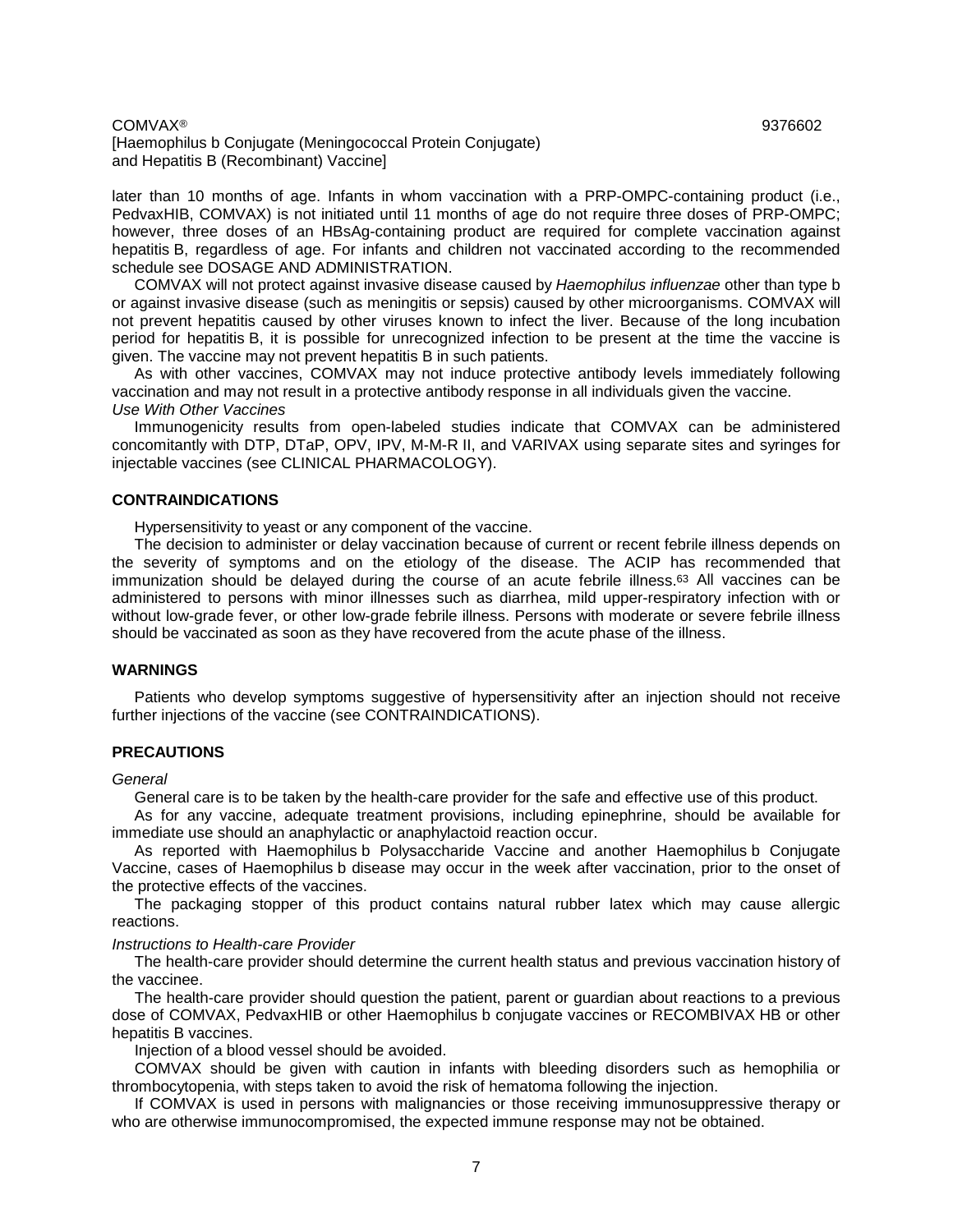[Haemophilus b Conjugate (Meningococcal Protein Conjugate) and Hepatitis B (Recombinant) Vaccine]

## COMVAX is not contraindicated in the presence of HIV infection.68 Information for Vaccine Recipients and Parents/Guardians

The health-care provider should provide the vaccine information required to be given with each vaccination to the patient, parent or guardian.

 The health-care provider should inform the patient, parent or guardian of the benefits and risks associated with vaccination. For risks associated with vaccination, see WARNINGS, PRECAUTIONS, and ADVERSE REACTIONS.

#### Laboratory Test Interactions

some vaccinees for at least 30 days following vaccination with lyophilized PedvaxHIB<sup>58</sup>; in clinical studies Sensitive tests (e.g., Latex Agglutination Kits) may detect PRP derived from the vaccine in the urine of with lyophilized PedvaxHIB, such children demonstrated a normal immune response to the vaccine. It is not known whether antigenuria will occur after vaccination with COMVAX.

# Drug Interaction

Deferral of immunization may be considered in individuals receiving immunosuppressive therapy. Carcinogenesis, Mutagenesis, Impairment of Fertility

 COMVAX has not been evaluated for its carcinogenic or mutagenic potential, or its potential to impair fertility.

## **Pregnancy**

 not known whether COMVAX can cause fetal harm when administered to a pregnant woman or can affect Pregnancy Category C: Animal reproduction studies have not been conducted with COMVAX. It is also reproduction capacity. COMVAX is not recommended for use in women of childbearing age. Pediatric Use

 Safety and effectiveness of COMVAX in infants below the age of 6 weeks and above the age of 15 months have not been established. However, studies have demonstrated that PedvaxHIB is safe and immunogenic when administered to infants and children up to the age of 71 months and RECOMBIVAX HB is safe and immunogenic in persons of all ages.

COMVAX should not be used in infants younger than 6 weeks of age because this will lead to a reduced anti-PRP response and may lead to immune tolerance (impaired ability to respond to subsequent exposure to the PRP antigen).59-61

Infants born to HBsAg-positive mothers should not receive COMVAX but instead should receive Hepatitis B Immune Globulin and Hepatitis B Vaccine (Recombinant) at birth and should complete the hepatitis B vaccination series given according to a particular schedule (see manufacturer's circular for Hepatitis B Vaccine [Recombinant]). (See DOSAGE AND ADMINISTRATION.)

# Geriatric Use

This vaccine is NOT recommended for use in adult populations.

## **ADVERSE REACTIONS**

 experience data were available for all 3561 infants and non-serious adverse experience data were In clinical trials involving the administration of 7918 doses of COMVAX to 3561 healthy infants 6 weeks to 15 months of age, COMVAX was generally well tolerated. In these studies, infants received COMVAX with licensed pediatric vaccines (n=1745) or investigational vaccines (n=1816). Serious adverse available for a subset of 1678 infants.

#### Pivotal Immunogenicity and Safety Study

 for five days after each injection for injection-site and systemic adverse experiences. During this time, adverse experiences in infants who received COMVAX were generally similar in type and frequency to In the pivotal, randomized, multicenter study, 882 infants were assigned in a 3:1 ratio to receive either COMVAX or PedvaxHIB plus RECOMBIVAX HB at separate injection sites at 2, 4, and 12-15 months of age. Children may have also received routine pediatric immunizations. The children were monitored daily those observed in infants who received PedvaxHIB plus RECOMBIVAX HB.

 The most frequently cited events were mild, transient signs and symptoms of inflammation at the injection site (i.e., pain/soreness, erythema, and swelling/induration), somnolence, and irritability, all of which were prompted for on report cards filled out by parents of vaccinated children. Table 3 summarizes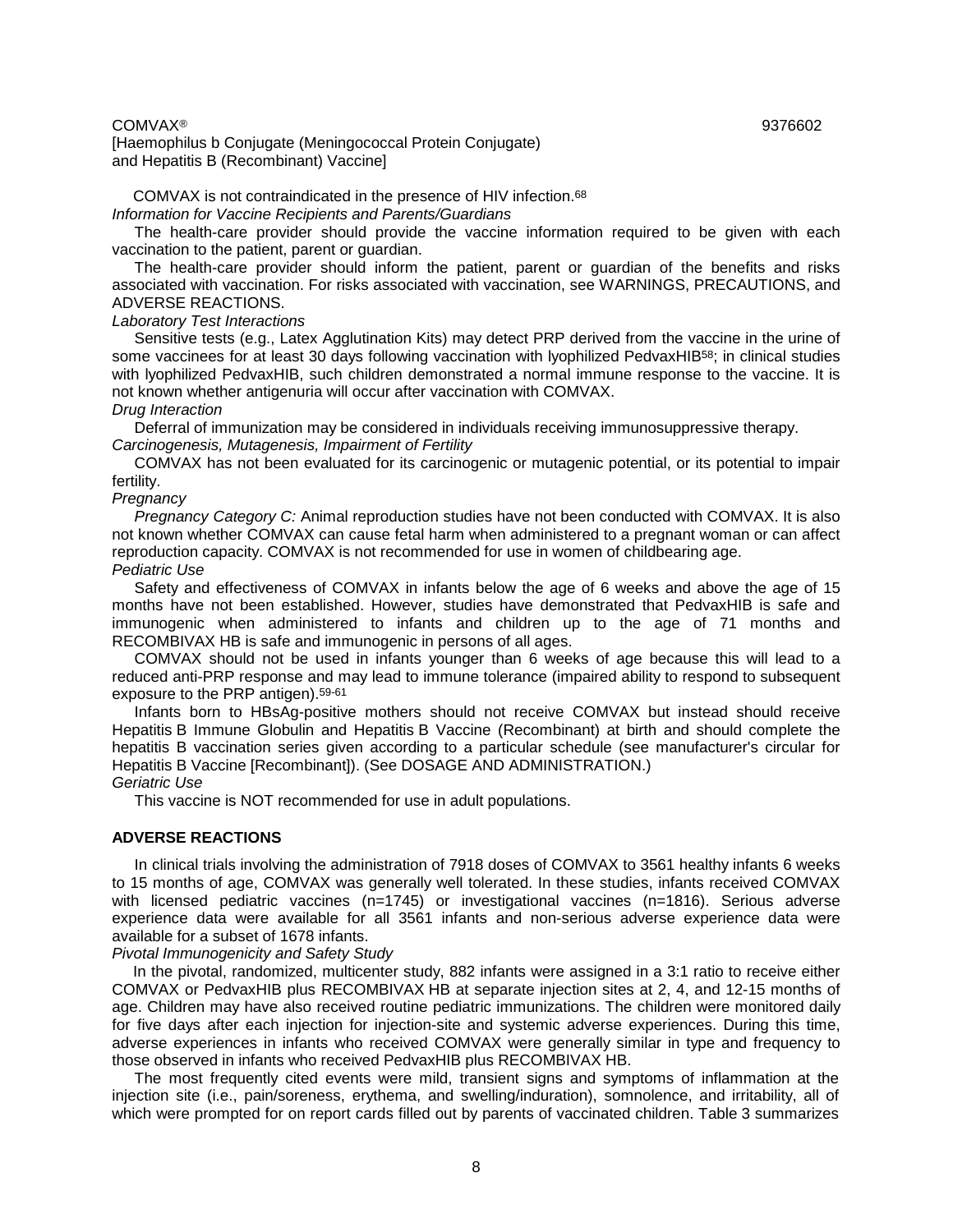the frequencies of injection-site and systemic adverse experiences within five days of vaccination that were reported among ≥1.0% of children in this pivotal trial.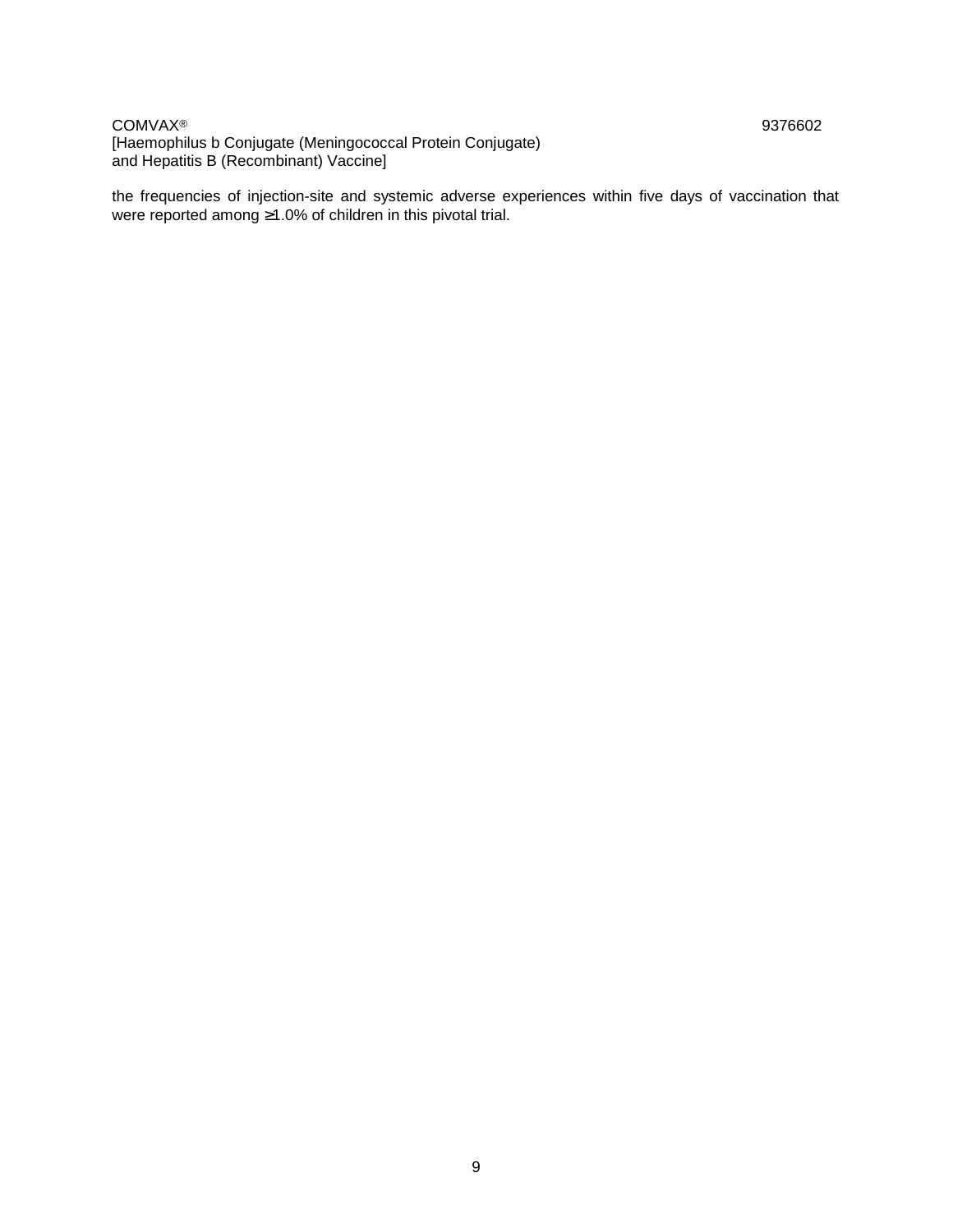|                                                                       |                                 | Injection 1 <sup>‡</sup>                                  |                                 | Injection 2 <sup>‡</sup>                                  | Injection 3                     |                                                           |  |
|-----------------------------------------------------------------------|---------------------------------|-----------------------------------------------------------|---------------------------------|-----------------------------------------------------------|---------------------------------|-----------------------------------------------------------|--|
| Event                                                                 | <b>COMVAX</b><br>$(N=660)$<br>% | PedvaxHIB and<br><b>RECOMBIVAX HB""</b><br>$(N=221)$<br>% | <b>COMVAX</b><br>$(N=645)$<br>% | PedvaxHIB and<br><b>RECOMBIVAX HB""</b><br>$(N=213)$<br>% | <b>COMVAX</b><br>$(N=593)$<br>% | PedvaxHIB and<br><b>RECOMBIVAX HB""</b><br>$(N=193)$<br>% |  |
| <b>Injection Site Reactions</b>                                       |                                 |                                                           |                                 |                                                           |                                 |                                                           |  |
| Pain/Soreness'<br>Erythema (>1 in.)*<br>Swelling/Induration (>1 in.)* | 34.5<br>22.4(2.7)<br>27.6(3.0)  | 37.6<br>25.8(2.7)<br>33.5(4.1)                            | 24.3<br>25.7(1.4)<br>30.4(2.9)  | 25.8<br>23.5(3.3)<br>31.0(3.8)                            | 23.9<br>27.2(3.0)<br>27.2(3.2)  | 21.2<br>24.4(1.6)<br>29.5(4.1)                            |  |
| <b>Systemic Complaints</b>                                            |                                 |                                                           |                                 |                                                           |                                 |                                                           |  |
| Irritability<br>Somnolence <sup>*</sup>                               | 57.0<br>49.5                    | 46.6<br>47.1                                              | 50.7<br>37.4                    | 44.1<br>31.9                                              | 32.2<br>21.1                    | 29.0<br>22.3                                              |  |
| Crying-                                                               |                                 |                                                           |                                 |                                                           |                                 |                                                           |  |
| unusual, high pitched"                                                | 10.6                            | 8.6                                                       | 6.7                             | 2.3                                                       | 2.9                             | 3.6                                                       |  |
| not otherwise specified                                               | 2.3                             | 2.3                                                       | 1.4                             | 2.3                                                       | 0.7                             | 1.6                                                       |  |
| prolonged (>4 hrs.)*                                                  | 2.4                             | 2.3                                                       | 0.8                             | 1.4                                                       | 0.2                             | $\Omega$                                                  |  |
| Anorexia                                                              | 3.9                             | 2.3                                                       | 2.0                             | 0.9                                                       | 0.8                             | 0.5                                                       |  |
| Vomiting                                                              | 2.1                             | 1.8                                                       | 2.5                             | 0.9                                                       | 1.0                             | 1.6                                                       |  |
| Otitis media<br>Fever (°F, rectal equiv.)"                            | 0.5                             | $\mathbf 0$                                               | 2.0                             | 1.4                                                       | 2.7                             | 1.6                                                       |  |
| 101.0-102.9                                                           | 14.2                            | 11.9                                                      | 13.8                            | 12.2                                                      | 10.5                            | 6.4                                                       |  |
| ≥103.0                                                                | 0.8                             | 0                                                         | 1.6                             | 1.4                                                       | 2.7                             | 4.3                                                       |  |
| Diarrhea                                                              | 1.7                             | 1.8                                                       | 0.8                             | 0.9                                                       | 2.2                             | 0.5                                                       |  |
| Upper respiratory infection                                           | 0.5                             | 0.5                                                       | 1.1                             | 0.9                                                       | 1.3                             | 0.5                                                       |  |
| Rash                                                                  | 0.8                             | 0                                                         | 0.9                             | 0                                                         | 0.8                             | 0.5                                                       |  |
| Rhinorrhea                                                            | 0.2                             | 0                                                         | 1.1                             | 0.9                                                       | 1.3                             | 2.1                                                       |  |
| Respiratory congestion                                                | 0.6                             | 0.5                                                       | 1.2                             | 0.9                                                       | 0.3                             | 0.5                                                       |  |
| Cough                                                                 | 0.2                             | 0                                                         | 0.9                             | 0.5                                                       | 0.2                             | 1.0                                                       |  |
| Candidiasis, oral                                                     | 0.3                             | 0.5                                                       | 0.8                             | 0                                                         | 0.2                             | 0                                                         |  |
| Rash, diaper                                                          | 0.5                             | 0.5                                                       | 0.5                             | 0.9                                                       | 0.2                             | 0                                                         |  |

Table 3 Local Reactions and Systemic Complaints Within 5 Days After Injection Reported to Occur in ≥1.0%† of Children Given a 3-Dose Course of COMVAX<br>Compared to These Events in Children Given Concomitant Injections of PedvayHIB Compared to These Events in Children Given Concomitant Injections of PedvaxHIB and RECOMBIVAX HB

† Overall frequency of each event listed above is ≥1% even though the frequency after a given dose may be <1%.<br>‡Most children received DTP and OPV concomitantly with the first two doses of COMVAX or PedvaxHIB and RECOMBIV

\*\* N for injections 1, 2, and 3 equals 655, 639, and 588, respectively, for COMVAX; N for injections 1, 2, and 3 equals 218, 213, and 187, respectively,

for PedvaxHIB and RECOMBIVAX HB.

\*\*\* Injection site reactions for PedvaxHIB and RECOMBIVAX HB based on occurrence with either of the monovalent components.

#### Infants Previously Vaccinated with Hepatitis B Vaccine

 of Hepatitis B Vaccine (Recombinant) at or shortly after birth, the type, frequency, and severity of adverse In a group of infants (N=126) given a three-dose course of COMVAX after previously receiving a dose experiences did not appear to be greater than those observed in infants in the pivotal study who did not receive hepatitis B vaccine at birth.

Infants 6 Weeks to 15 Months of Age

 855 infants had safety data following vaccination at approximately 2 months of age, 836 infants at approximately 4 months of age and 1573 infants at 12 to 15 months of age. The most frequently reported In clinical trials, 3285 doses of COMVAX were administered to 1678 infants who were monitored for injection-site and systemic adverse experiences from Days 0 to 5 after each injection of vaccine. Of these, adverse experiences (≥1% of subjects for at least one injection), without regard to causality are listed in decreasing order of frequency within each body system:

Injection Site Reactions: Pain/tenderness/soreness, swelling/induration, erythema; Body as a Whole: Fever; Digestive System: Anorexia, diarrhea, vomiting; Nervous System/Psychiatric: Irritability, somnolence, crying; Respiratory System: Upper respiratory infection, rhinorrhea, cough, rhinitis; Skin: Rash; Special Senses: Otitis media.

#### Post-Marketing Experience

As with any vaccine, there is the possibility that broad use of COMVAX could reveal adverse experiences not observed in clinical trials. The following additional adverse reactions have been reported with the use of the marketed vaccine.

# **Hypersensitivity**

Anaphylaxis, angioedema, urticaria, erythema multiforme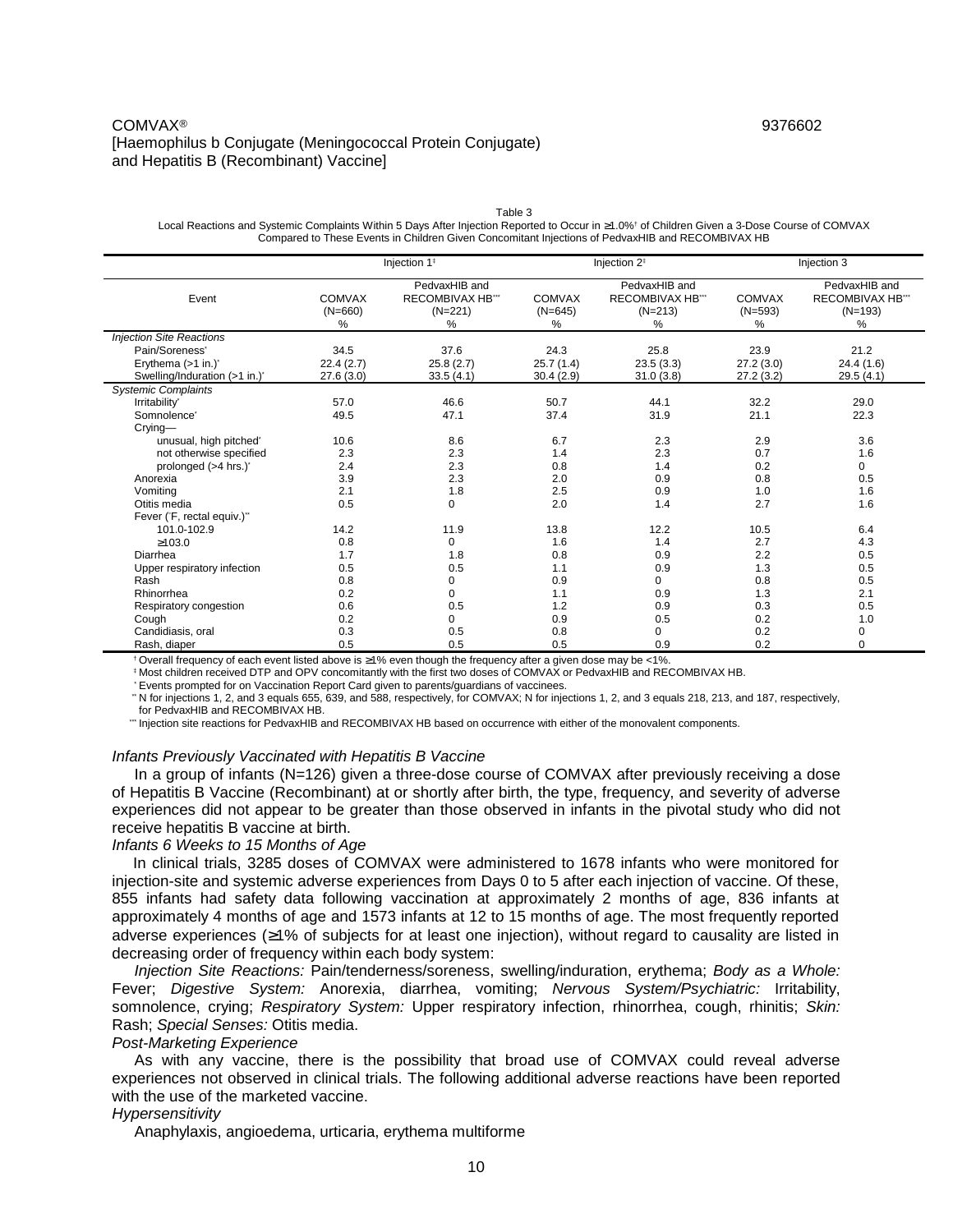**COMVAX®**  Patients, parents and guardians should be instructed to report any serious adverse reactions to their  $COMVAX® 9376602$ [Haemophilus b Conjugate (Meningococcal Protein Conjugate) and Hepatitis B (Recombinant) Vaccine] **Hematologic** Thrombocytopenia Nervous System Seizure, febrile seizures Potential Adverse Effects In addition, a variety of adverse effects have been reported with marketed use of either PedvaxHIB or RECOMBIVAX HB in infants and children through 71 months of age. These adverse effects are listed below. PedvaxHIB Hematologic/Lymphatic Lymphadenopathy **Skin** Sterile injection-site abscess; pain at the injection site RECOMBIVAX HB **Hypersensitivity** Symptoms of hypersensitivity including reports of rash, pruritus, edema, arthralgia, dyspnea, hypotension, and ecchymoses Cardiovascular System Tachycardia; syncope Digestive System Elevation of liver enzymes **Hematologic** Increased erythrocyte sedimentation rate Musculoskeletal System **Arthritis** Nervous System Bell's Palsy; Guillain-Barré Syndrome Psychiatric/Behavioral Agitation; somnolence; irritability **Skin** Stevens-Johnson Syndrome; alopecia Special Senses Conjunctivitis; visual disturbances Adverse Event Reporting health-care provider who in turn should report such events to the U.S. Department of Health and Human Services through the Vaccine Adverse Event Reporting System (VAERS), 1-800-822-7967. The health-

### **DOSAGE AND ADMINISTRATION**

(NVICP), 1-800-338-2382.

FOR INTRAMUSCULAR ADMINISTRATION Do not inject intravenously, intradermally, or subcutaneously. Recommended Schedule

Infants born to HBsAg negative mothers should be vaccinated with three 0.5 mL doses of COMVAX, ideally at 2, 4, and 12-15 months of age. If the recommended schedule cannot be followed, the interval between the first two doses should be at least six weeks and the interval between the second and third dose should be as close as possible to eight to eleven months.

care provider should inform the parent or guardian of the National Vaccine Injury Compensation Program

Infants born to HBsAg-positive mothers should receive Hepatitis B Immune Globulin and Hepatitis B Vaccine (Recombinant) at birth and should complete the hepatitis B vaccination series given according to a particular schedule (see manufacturer's circular for Hepatitis B Vaccine [Recombinant]).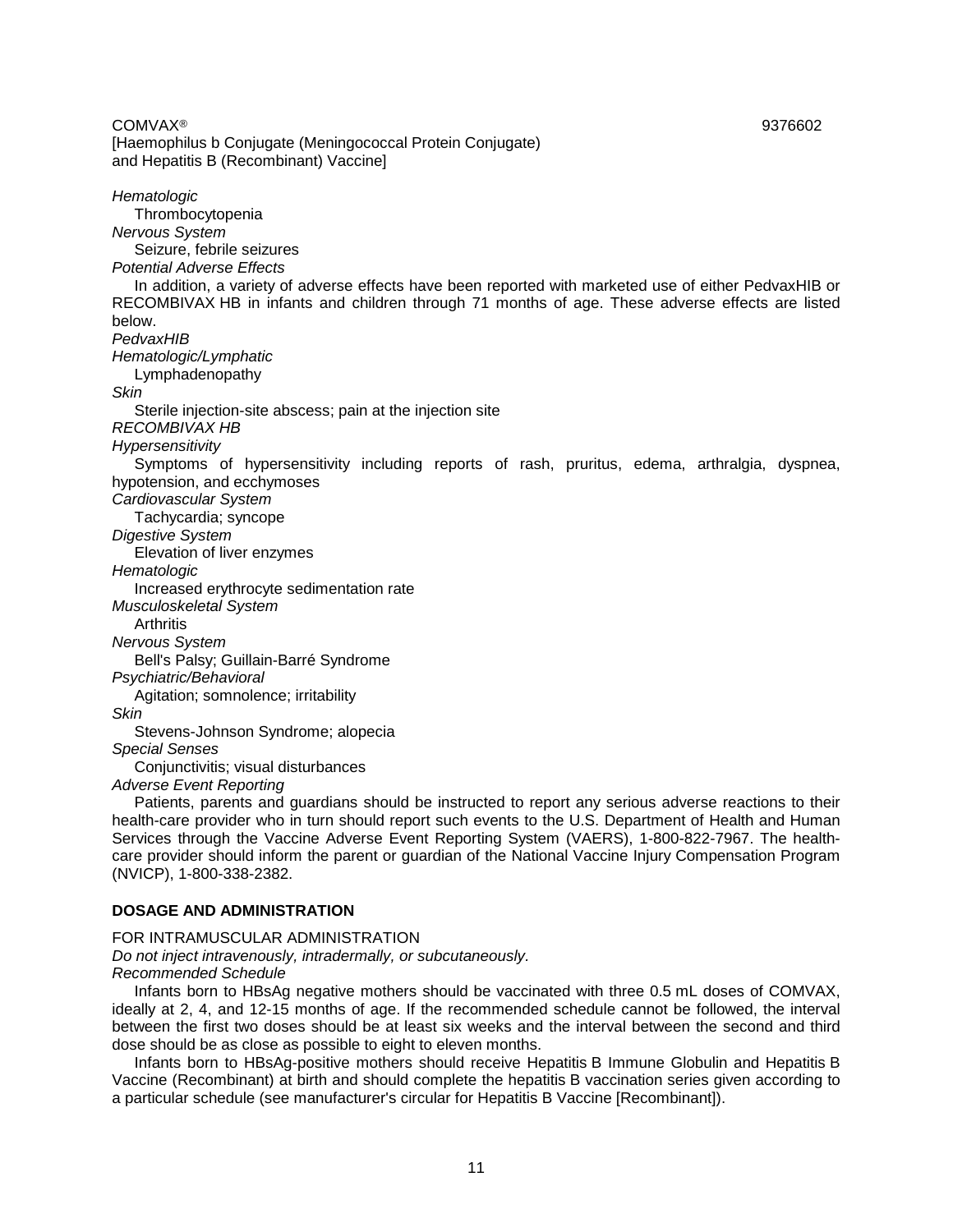[Haemophilus b Conjugate (Meningococcal Protein Conjugate) and Hepatitis B (Recombinant) Vaccine]

Infants born to mothers of unknown HBsAg status should receive Hepatitis B Vaccine (Recombinant) at birth and should complete the hepatitis B vaccination series given according to a particular schedule (see manufacturer's circular for Hepatitis B Vaccine [Recombinant]).

The subsequent administration of COMVAX for completion of the hepatitis B vaccination series in infants who were born to HBsAg positive mothers and received HBIG or infants born to mothers of unknown status has not been studied.

COMVAX should not be administered to any infant before the age of 6 weeks.

#### Modified Schedules

## Children previously vaccinated with one or more doses of either hepatitis B vaccine or Haemophilus b conjugate vaccine

 Children who receive one dose of hepatitis B vaccine at or shortly after birth may be administered three-dose series of COMVAX in infants who have previously received more than one dose of hepatitis B COMVAX on the schedule of 2, 4, and 12-15 months of age. There are no data to support the use of a vaccine. However, COMVAX may be administered to children otherwise scheduled to receive concurrent RECOMBIVAX HB and PedvaxHIB.

# Children not vaccinated according to recommended schedule for COMVAX

 COMVAX, PedvaxHIB) depends on the age that vaccination is begun. An infant 2 to 10 months of age should receive three doses of a product containing PRP-OMPC. An infant 11 to 14 months of age should Vaccination schedules for children not vaccinated according to the recommended schedule should be considered on an individual basis. The number of doses of a PRP-OMPC-containing product (i.e., receive two doses of a product containing PRP-OMPC. A child 15 to 71 months of age should receive one dose of a product containing PRP-OMPC. Infants and children, regardless of age, should receive three doses of an HBsAg-containing product.

COMVAX is for intramuscular injection. The anterolateral thigh is the recommended site for intramuscular injection in infants. Data suggests that injections given in the buttocks frequently are given into fatty tissue instead of into muscle. Such injections have resulted in a lower seroconversion rate (for hepatitis B vaccine) than was expected.

 Antibody Responses to COMVAX in Infants Not Previously Vaccinated with Hib or Hepatitis B Vaccine, Injection must be accomplished with a needle long enough to ensure intramuscular deposition of the vaccine. The ACIP has recommended that for intramuscular injections, the needle should be of sufficient length to reach the muscle mass itself. In a clinical trial with COMVAX (see CLINICAL PHARMACOLOGY, Table 1) vaccination was accomplished with a needle length of 5/8 inches in accordance with ACIP recommendations in effect at that time.62 ACIP currently recommends that needles of longer length (7/8 to 1 inch) be used.63

The vaccine should be used as supplied; no reconstitution is necessary.

Shake well before withdrawal and use. Thorough agitation is necessary to maintain suspension of the vaccine.

 Parenteral drug products should be inspected visually for extraneous particulate matter and discoloration prior to administration whenever solution and container permit. After thorough agitation, COMVAX is a slightly opaque, white suspension.

It is important to use a separate sterile syringe and needle for each patient to prevent transmission of infectious agents from one person to another.

# Interchangeability of COMVAX and Licensed Haemophilus b Conjugate Vaccines or Recombinant Hepatitis B Vaccines

 Since 1990, the Advisory Committee on Immunization Practices (ACIP) and the Committee on Infectious Diseases of the American Academy of Pediatrics (AAP) have recommended routine immunization of infants starting at 2 months of age with a polysaccharide-protein conjugate vaccine to prevent invasive Hib disease.32,33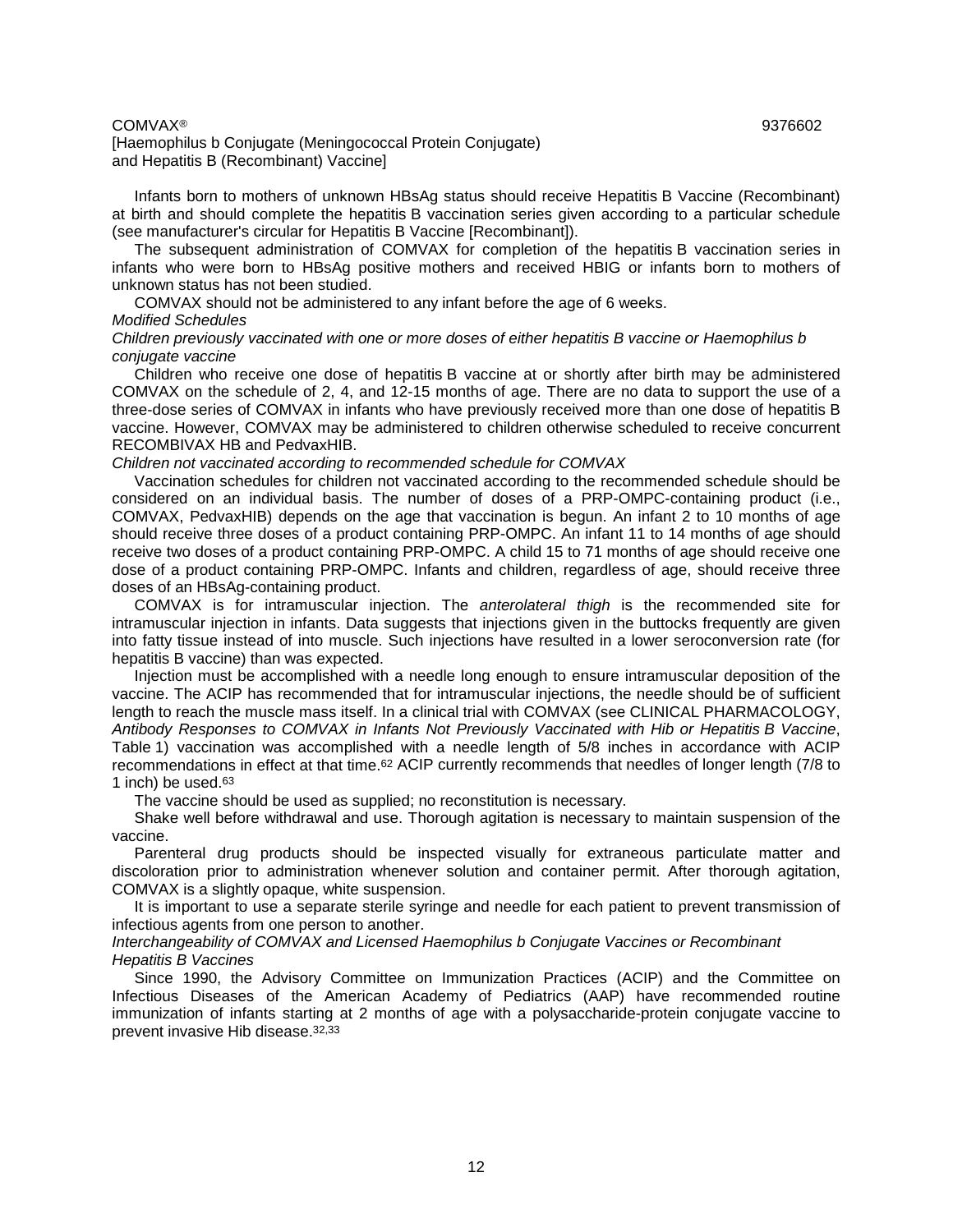[Haemophilus b Conjugate (Meningococcal Protein Conjugate) and Hepatitis B (Recombinant) Vaccine]

Three Hib vaccines are licensed for infant vaccination: 1) oligosaccharide conjugate Hib vaccine (HbOC) (HibTITER®\*\*), 2) polyribosylribitol phosphate-tetanus toxoid conjugate (PRP-T) (ActHIB®\*\* and OmniHIB®\*\*), and 3) Haemophilus b conjugate vaccine (meningococcal protein conjugate) (PRP-OMPC) (PedvaxHIB®). According to the ACIP, these products are now considered interchangeable for primary as well as booster vaccination.<sup>66</sup>

 endorsed universal infant immunization as part of a comprehensive strategy for the control of hepatitis B Because vaccination recommendations limited to high-risk individuals have failed to substantially lower the overall incidence of hepatitis B infection, both the Advisory Committee on Immunization Practices (ACIP) and the Committee on Infectious Diseases of the American Academy of Pediatrics (AAP) have infection.32,50

### **HOW SUPPLIED**

No. 4898 – COMVAX is supplied as 7.5 mcg PRP polysaccharide conjugated to approximately 125 mcg OMPC and 5 mcg HBsAg in a box of 10 single dose vials.

**NDC** 0006-4898-00.

## **Storage**

 Store vaccine at 2-8°C (36-46°F). Storage above or below the recommended temperature may reduce potency.

DO NOT FREEZE since freezing destroys potency.

#### **REFERENCES**

- 1. Cochi, S.L., et al. JAMA 253: 521-529, 1985.
- 2. Schlech, W.F., III, et al. JAMA 253: 1749-1754, 1985.
- 3. Peltola, H., et al. N Engl J Med 310: 1561-1566, 1984.
- 4. Cardoz, M., et al. Bull WHO 59: 575-584, 1981.
- 5. Sell, S.H., et al. Pediatr 49: 206-217, 1972.
- 6. Taylor, H.G., et al. Pediatr 74: 198-205, 1984.
- 7. Hay, J.W., et al. Pediatr 80(3): 319-329, 1987.
- 8. Redmond, S.R., et al. JAMA 252: 2581-2584, 1984.
- 9. Istre, G.R., et al. J Pediatr 106: 190-195, 1985.
- 10. Fraser, D.W., et al. J Infect Dis 127: 271-277, 1973.
- 11. Tarr, P.I., et al. J Pediatr 92: 884-888, 1978.
- 12. Granoff, D.M., et al. J Clin Invest 74: 1708-1714, 1984.
- 13. Ambrosino, D.M., et al. J Clin Invest 75: 1935-1942, 1985.
- 14. Coulehan, J.L., et al. Pub Health Rep 99: 404-409, 1984.
- 15. Losonsky, G.A., et al. Pediatr Infect Dis J 3: 539-547, 1985.
- 16. Ward, J.I., et al. Lancet 1: 1281-1285, 1981.
- 17. Ward, J.I., et al. N Engl J Med 301: 122-126, 1979.
- 18. Ward, J.I., et al. J Pediatr 88: 261-263, 1976.
- 19. Bartlett, A.V., et al. J Pediatr 102: 55-58, 1983.
- 20. Centers for Disease Control. MMWR 34(15): 201-205, 1985.
- 21. Santosham, M., et al. N Engl J Med 317: 923-929, 1987.
- 22. Siber, G.R., et al. Infect Immun 45: 248-254, 1984.

l

HibTITER is a registered trademark of Lederle Laboratories, ActHIB is a registered trademark of Aventis Pasteur Inc. and OmniHIB is a registered trademark of GlaxoSmithKline.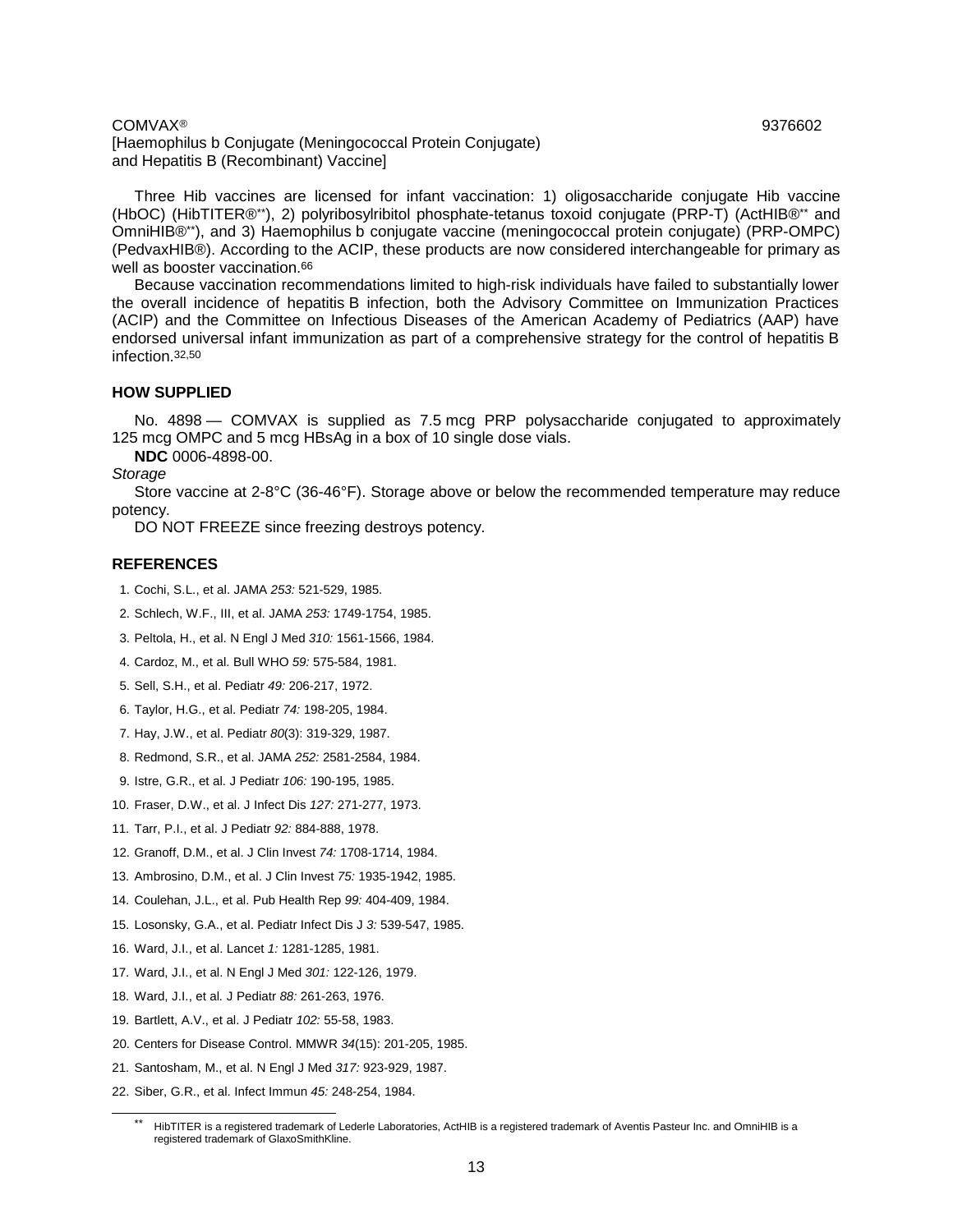- 23. Smith, D.H., et al. Pediatr 52: 637-644, 1973.
- 24. Robbins, J.B., et al. Pediatr Res 7: 103-110, 1973.
- 25. Kaythy, H., et al. J Infect Dis 147: 1100, 1983.
- 26. Peltola, H., et al. Pediatr 60: 730-737, 1977.
- 27. Ward, J.I., et al. Pediatr 81: 886-893, 1988.
- 28. Daum, R.S., et al. Pediatr 81: 893-897, 1988.
- 29. Marburg, S., et al. J Am Chem Soc 108: 5282-5287, 1986.
- 30. Letson, G.W., et al. Pediatr Infect Dis J 7(111): 747-752, 1988.
- 31. Data on file at Merck Research Laboratories.
- 32. Centers for Disease Control. MMWR 40(RR-1):1-25, 1991.
- 33. Committee on Infectious Disease. Update Pediatrics 88(1): 169-172, 1991.
- 34. Robinson, W.S. "Principles and Practice of Infectious Diseases," G.L. Mandell; R.G. Douglas; J.E. Bennett (eds), vol. 2, New York, John Wiley & Sons, 1985, pp. 1002-1029.
- 35. Maynard, J. E., et al. "Viral Hepatitis and Liver Disease", A.J. Zuckerman (ed.), Alan R. Liss, Inc., 1988, pp. 967-969.
- 36. Centers for Disease Control. MMWR 39(RR-2): 5-26, 1990.
- 37. Wands, J.R., et al. "Principles of Internal Medicine," G.W. Thorn, R.D. Adams, E. Braunwald, K.J. Isselbacher, R.G. Petersdorf (eds), vol. 2, McGraw-Hill, 1977, pp. 1590-1598.
- 38. Sitrin, R.D., Wampler, D.E., Ellis, R.W. Survey of licensed hepatitis B vaccines and their production processes. In: Ellis RW, ed. Hepatitis B vaccines in clinical practice. New York: Marcel Dekker, Inc., 1993, pp. 83-101.
- 39. West, D.J. Scope and design of hepatitis B vaccine clinical trials. In Ellis RW, ed. Hepatitis B vaccines in clinical practice. New York: Marcel Dekker, Inc., 1993, pp. 159-177.
- 40. Hadler, S.C., et al. NEJM 315(4): 209-214, 1986.
- 41. Szmuness, W., et al. NEJM 303: 833-841, 1980.
- 42. Francis, D.P., et al. Ann Int Med 97: 362-366, 1982.
- 43. Szmuness, W., et al. NEJM 307: 1481-1486, 1982.
- 44. Szmuness, W., et al. Hepatology 1: 377-385, 1981.
- 45. Coutinho, R.A., et al. BMJ 286: 1305-1308, 1983.
- 46. International Group: Immunisation against hepatitis B, Lancet 1(8590): 875-876, 1988.
- 47. Keyserling, H.L., et al. J Pediatr 125(1): 67-69, 1994.
- 48. Stevens, C.E.; Taylor, P.E.; Tong, M.J., et al. "Viral Hepatitis and Liver Diseases." A.J. Zuckerman (ed.), Alan R. Liss, Inc., 1988, pp. 982-983.
- 49. Stevens, C.E., et al. Pediatr 90(1, Part 2): 170-173, 1992.
- 50. Universal Hepatitis B Immunization, Committee on Infectious Diseases. Pediatr 89(4): 795-800, 1992.
- 51. Centers for Disease Control. MMWR 34: 313-24, 329-35, 1985.
- 52. Centers for Disease Control. MMWR 36: 353-60, 366, 1987.
- 53. West, D.J., et al. Pediatr Clin North Am 37: 585-601, 1990.
- 54. Seto, D., et al. Pediatr Res 31(4 Pt 2): 179A, 1992.
- 55. Froehlich, H. Pediatr Res 31(4 Pt 2): 92A, 1992.
- 56. Jilg, W., et al. Infection 17: 70-6, 1989.
- 57. West, D.J., et al. Vaccine 14: 1019-27, 1996.
- 58. Goep, J.G., et al. Pediatr Infect Dis J 1(1): 2-5, 1992.
- 59. Keyserling, H.L., et al. Program and Abstracts of the 30th ICAAC, 1990. (Abst. 63).